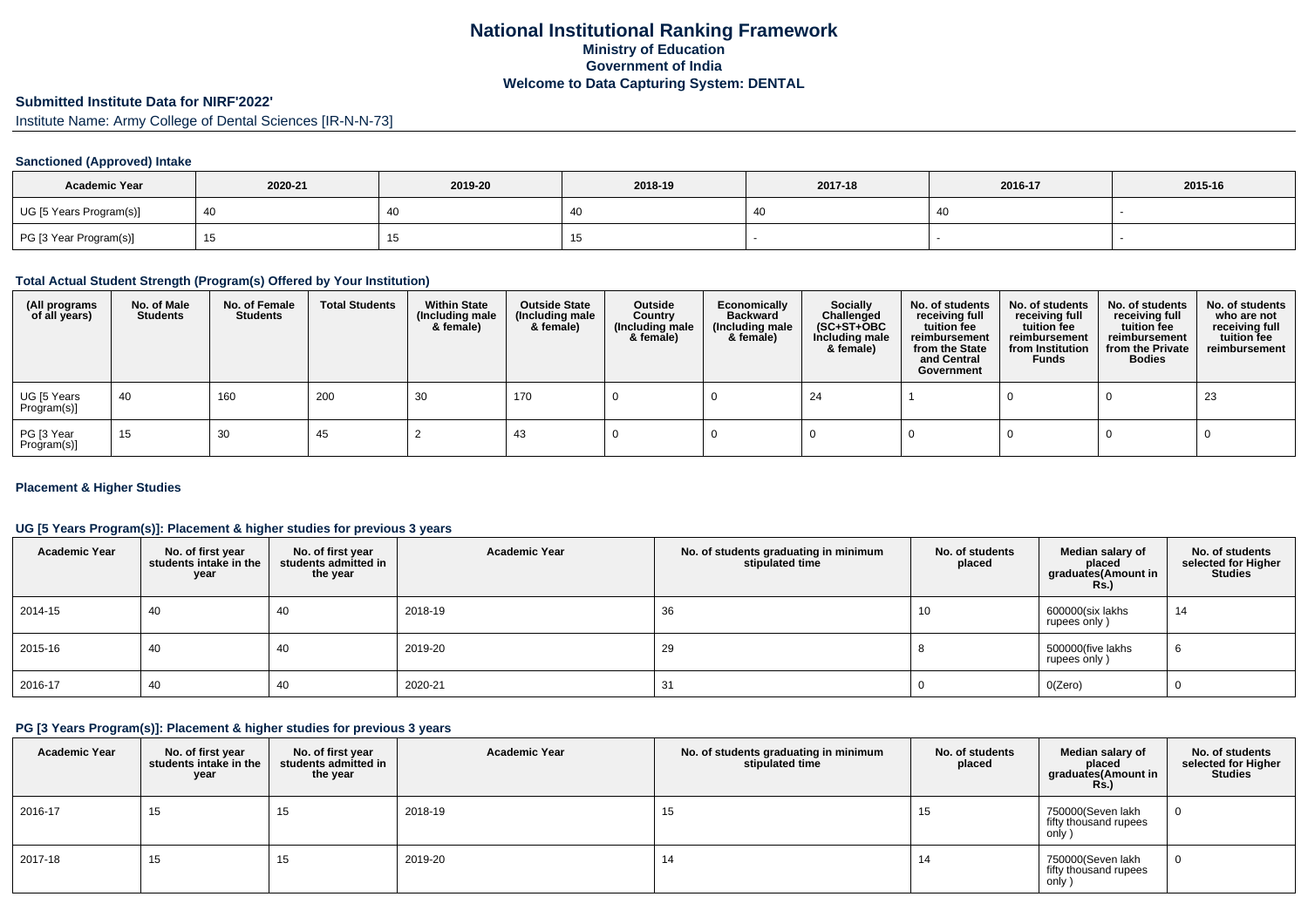| 2018-19 |  |  | 2020-21 |  |  | .<br>75000<br>750000(Seven lakh<br>fifty<br>y thousand rupees<br>only |  |
|---------|--|--|---------|--|--|-----------------------------------------------------------------------|--|
|---------|--|--|---------|--|--|-----------------------------------------------------------------------|--|

#### **Ph.D Student Details**

| Ph.D (Student pursuing doctoral program till 2020-21 Students admitted in the academic year 2020-21 should not be entered here.) |         |         |                       |  |
|----------------------------------------------------------------------------------------------------------------------------------|---------|---------|-----------------------|--|
|                                                                                                                                  |         |         | <b>Total Students</b> |  |
| Full Time                                                                                                                        |         |         |                       |  |
| Part Time                                                                                                                        |         | 0       |                       |  |
| No. of Ph.D students graduated (including Integrated Ph.D)                                                                       |         |         |                       |  |
|                                                                                                                                  | 2020-21 | 2019-20 | 2018-19               |  |
| Full Time                                                                                                                        |         | 0       |                       |  |
| Part Time                                                                                                                        |         | v       |                       |  |
| No. of students Graduating in Super Speciality program (DM/MCH)                                                                  |         |         |                       |  |
| 2020-21                                                                                                                          | 2019-20 | 2018-19 |                       |  |

# **Financial Resources: Utilised Amount for the Capital expenditure for previous 3 years**

| <b>Academic Year</b>                                                                                 | 2020-21                                                                      | 2019-20                                                                             | 2018-19                                                                            |  |  |  |  |
|------------------------------------------------------------------------------------------------------|------------------------------------------------------------------------------|-------------------------------------------------------------------------------------|------------------------------------------------------------------------------------|--|--|--|--|
|                                                                                                      | <b>Utilised Amount</b>                                                       | <b>Utilised Amount</b>                                                              | <b>Utilised Amount</b>                                                             |  |  |  |  |
| Annual Capital Expenditure on Academic Activities and Resources (excluding expenditure on buildings) |                                                                              |                                                                                     |                                                                                    |  |  |  |  |
| Library                                                                                              | 625344 (six lakhs twenty five thousand three hundred forty four              | 191897 (One lakh ninety one thousand eight hundred ninety<br>seven                  | 1902844 (Nineteen lakhs two thousand eight hundred forty four                      |  |  |  |  |
| New Equipment for Laboratories                                                                       | 1880752 (eighteen Lakhs Eighty thousand seven hundred fifty<br>two rupees)   | 7831694 (seventy eight lakhs thirty one thousand six hundred<br>ninety four rupees) | 2826239 (twenty eight lakhs twenty six thousand two hundred<br>thirty nine rupees) |  |  |  |  |
| Other expenditure on creation of Capital Assets (excluding<br>expenditure on Land and Building)      | 1791119 (seventeen lakhs ninety one thousand one hundred<br>nineteen rupees) | 2601860 (twenty six lakhs one thousand eight hundred sixty<br>rupees                | 2397405 (twenty three lakhs ninety seven thousand four<br>hundred five rupees)     |  |  |  |  |

## **Financial Resources: Utilised Amount for the Operational expenditure for previous 3 years**

| <b>Academic Year</b>                                                                                                              | 2020-21                                                          | 2019-20                                                        | 2018-19                                                       |  |  |  |  |
|-----------------------------------------------------------------------------------------------------------------------------------|------------------------------------------------------------------|----------------------------------------------------------------|---------------------------------------------------------------|--|--|--|--|
|                                                                                                                                   | <b>Utilised Amount</b>                                           | <b>Utilised Amount</b>                                         | <b>Utilised Amount</b>                                        |  |  |  |  |
| <b>Annual Operational Expenditure</b>                                                                                             |                                                                  |                                                                |                                                               |  |  |  |  |
| Salaries (Teaching and Non Teaching staff)                                                                                        | 45263186 (Four crores fifty two lakhs sixty three thousand one   | 44293287 (Four crores forty two lakhs ninety three thousand    | 36498524 (Three crores sixty four lakhs ninety eight thousand |  |  |  |  |
|                                                                                                                                   | hundred eighty six)                                              | two hundred eighty seven)                                      | five hundred twenty four)                                     |  |  |  |  |
| Maintenance of Academic Infrastructure or consumables and                                                                         | 835826 (Eight lakh thirty five thousand eight hundred twenty six | 2478369 (Twenty four lakhs seventy eight thousand three        | 2411556 (twenty four lakhs eleven thousand five hundred fifty |  |  |  |  |
| other running expenditures(excluding maintenance of hostels<br>and allied services, rent of the building, depreciation cost, etc) |                                                                  | hundred sixty nine)                                            | six \                                                         |  |  |  |  |
| Seminars/Conferences/Workshops                                                                                                    | 111791 (One Lakh eleven thousand seven hundred ninety one        | 841945 (eight lakhs forty one thousand nine hundred forty five | 219345 (Two lakhs nineteen thousand three hundred forty five  |  |  |  |  |
|                                                                                                                                   | rupees)                                                          | rupees)                                                        | rupees)                                                       |  |  |  |  |

**IPR**

| Calendar year | 2020 | 2019 | 2018 |
|---------------|------|------|------|
|               |      |      |      |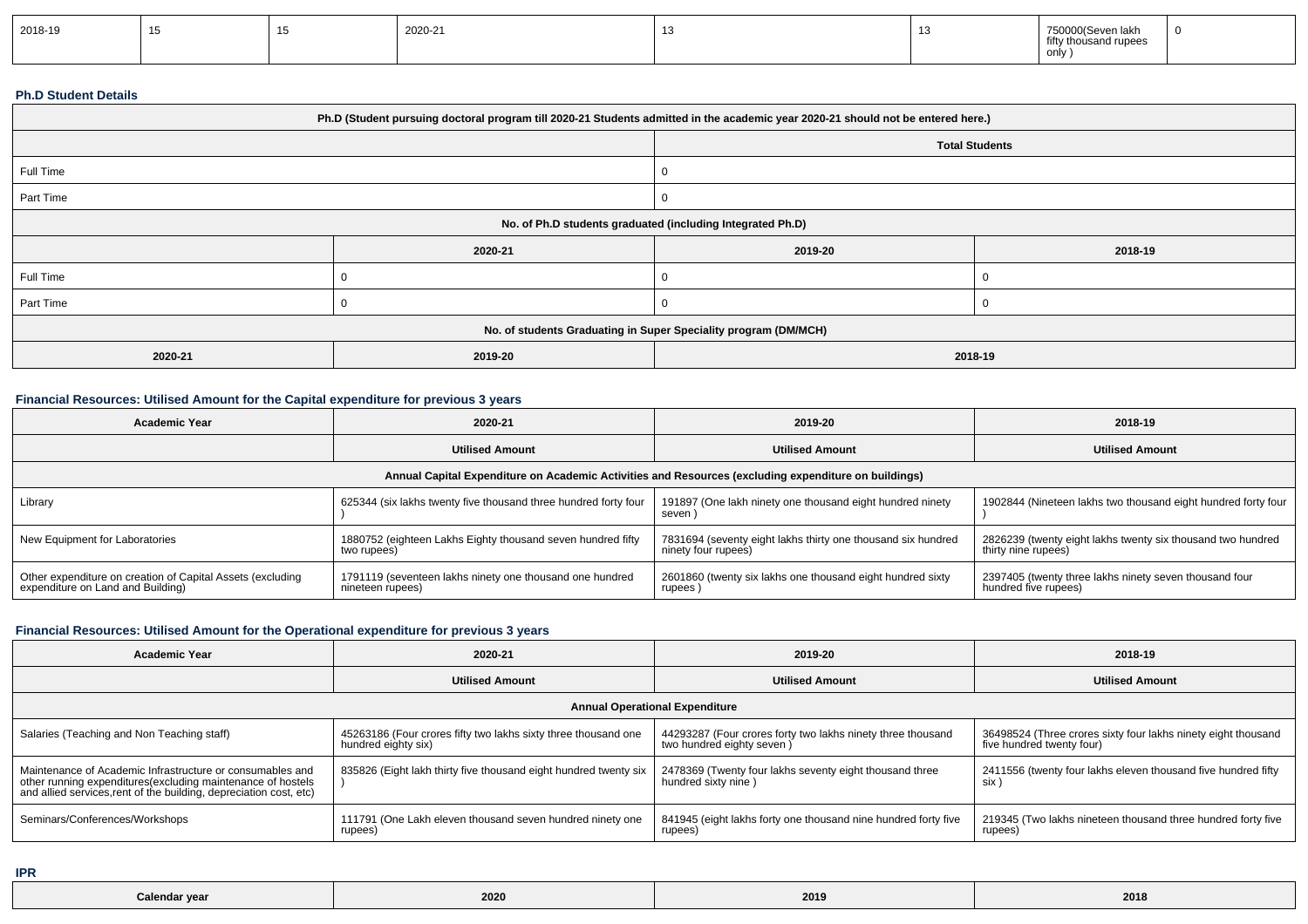| No. of Patents Published |  |  |
|--------------------------|--|--|
| No. of Patents Granted   |  |  |

## **Sponsored Research Details**

| <b>Financial Year</b>                    | 2020-21 | 2019-20 | 2018-19 |
|------------------------------------------|---------|---------|---------|
| Total no. of Sponsored Projects          |         |         |         |
| Total no. of Funding Agencies            |         |         |         |
| Total Amount Received (Amount in Rupees) |         |         |         |
| Amount Received in Words                 | Zero    | Zero    | Zero    |

## **OPD Attendance & Bed Occupancy**

| Average OPD attendance in the calendar year 2020. | 14( |
|---------------------------------------------------|-----|
|---------------------------------------------------|-----|

## **PCS Facilities: Facilities of physically challenged students**

| 1. Do your institution buildings have Lifts/Ramps?                                                                                                         | Yes, more than 80% of the buildings |
|------------------------------------------------------------------------------------------------------------------------------------------------------------|-------------------------------------|
| 2. Do your institution have provision for walking aids, including wheelchairs and transportation from one building to another for<br>handicapped students? | Yes                                 |
| 3. Do your institution buildings have specially designed toilets for handicapped students?                                                                 | Yes, more than 60% of the buildings |

## **Faculty Details**

| Srno | <b>Name</b>                      | Age | Designation | Gender | Qualification | <b>Experience (In</b><br>Months) | <b>Currently working</b><br>with institution? | <b>Joining Date</b> | <b>Leaving Date</b>      | <b>Association type</b> |
|------|----------------------------------|-----|-------------|--------|---------------|----------------------------------|-----------------------------------------------|---------------------|--------------------------|-------------------------|
|      | Dr Sanjay<br>Vasudevan           | 56  | Professor   | Male   | <b>MDS</b>    | 222                              | Yes                                           | 07-07-2013          | $- -$                    | Adhoc / Contractual     |
| 2    | Dr Prasad Chitra                 | 48  | Professor   | Male   | <b>MDS</b>    | 264                              | Yes                                           | 08-11-2001          | $- -$                    | Adhoc / Contractual     |
| 3    | Dr Harshvardhan S<br>Jois        | 40  | Professor   | Male   | <b>MDS</b>    | 162                              | Yes                                           | 15-09-2017          | $- -$                    | Adhoc / Contractual     |
|      | Dr V Krishna Priya               | 51  | Professor   | Female | <b>MDS</b>    | 219                              | Yes                                           | 13-10-2013          | $\sim$                   | Adhoc / Contractual     |
| 5    | Dr G Ajay Kumar                  | 44  | Professor   | Male   | <b>MDS</b>    | 191                              | Yes                                           | 04-07-2005          | $-$                      | Adhoc / Contractual     |
| 6    | Dr Lokesh Sunkala                | 36  | Reader      | Male   | <b>MDS</b>    | 77                               | Yes                                           | 05-01-2015          | −−                       | Adhoc / Contractual     |
|      | Dr Neha Mehra                    | 35  | Reader      | Female | <b>MDS</b>    | 79                               | Yes                                           | 05-11-2014          | ۰.                       | Adhoc / Contractual     |
| 8    | Dr Seema Ashwin<br><b>Bhogte</b> | 37  | Reader      | Female | <b>MDS</b>    | 69                               | Yes                                           | 22-09-2015          | $-$                      | Adhoc / Contractual     |
| 9    | Dr Madhusudhan<br>Reddy          | 35  | Reader      | Male   | <b>MDS</b>    | 83                               | Yes                                           | 18-05-2018          | $\overline{a}$           | Adhoc / Contractual     |
| 10   | Dr E Soujanya                    | 37  | Reader      | Female | <b>MDS</b>    | 96                               | Yes                                           | 23-05-2018          | ۰.                       | Adhoc / Contractual     |
| 11   | Dr M Chandrakanth                | 34  | Reader      | Male   | <b>MDS</b>    | 79                               | Yes                                           | 23-10-2019          | $- -$                    | Adhoc / Contractual     |
| 12   | Dr Gajula Venu<br>Madhav         | 38  | Reader      | Male   | <b>MDS</b>    | 132                              | Yes                                           | 14-12-2018          | $\overline{\phantom{a}}$ | Adhoc / Contractual     |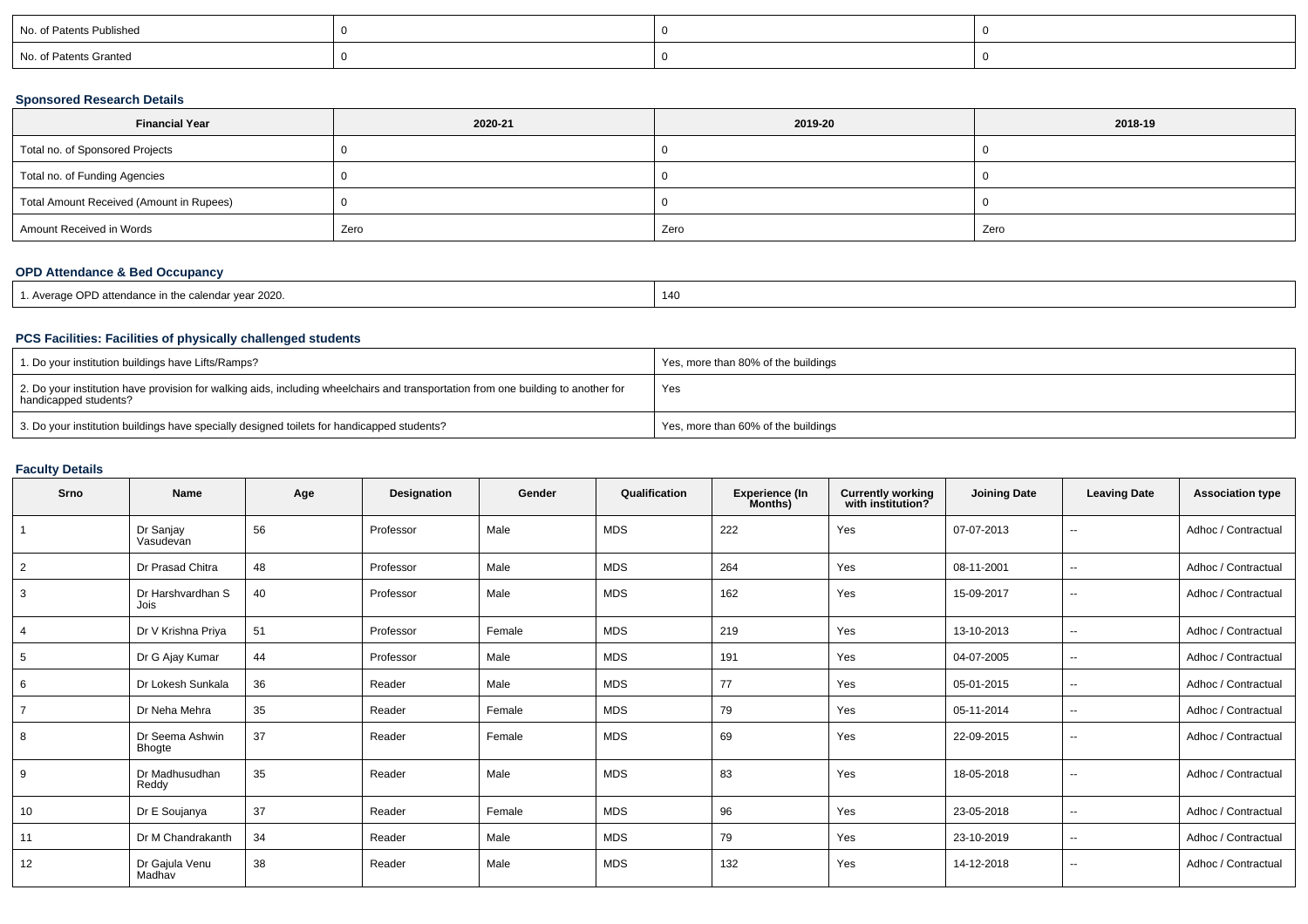| 13     | Dr V Prathima                         | 37 | Reader                     | Female | <b>MDS</b>    | 121        | Yes | 01-06-2011 | --                       | Adhoc / Contractual |
|--------|---------------------------------------|----|----------------------------|--------|---------------|------------|-----|------------|--------------------------|---------------------|
| 14     | Dr G Madhusudhana<br>Rao              | 44 | Reader                     | Male   | <b>MDS</b>    | 129        | Yes | 24-07-2018 | $\overline{\phantom{a}}$ | Adhoc / Contractual |
| 15     | Dr Pradeep Raj<br>Gattimukala         | 41 | Reader                     | Male   | <b>MDS</b>    | 128        | Yes | 29-02-2020 | $\overline{\phantom{a}}$ | Adhoc / Contractual |
| 16     | Dr P Ajay Reddy                       | 43 | Reader                     | Male   | <b>MDS</b>    | 150        | Yes | 20-03-2013 | $\sim$                   | Adhoc / Contractual |
| 17     | Dr Santhosh Kumar<br><b>CH</b>        | 42 | Reader                     | Male   | <b>MDS</b>    | 156        | Yes | 26-11-2014 | --                       | Adhoc / Contractual |
| 18     | Dr Priyanka Rai                       | 29 | <b>Assistant Professor</b> | Female | <b>MDS</b>    | 16         | Yes | 26-02-2020 | $\overline{\phantom{a}}$ | Adhoc / Contractual |
| 19     | Dr KV Guru Charan<br>Karthik          | 32 | <b>Assistant Professor</b> | Male   | <b>MDS</b>    | 34         | Yes | 16-09-2019 | --                       | Adhoc / Contractual |
| 20     | Dr Gattu Anusha                       | 30 | <b>Assistant Professor</b> | Female | <b>MDS</b>    | 37         | Yes | 24-05-2018 | $\overline{\phantom{a}}$ | Adhoc / Contractual |
| 21     | Dr X<br>Nagamaheswari                 | 32 | <b>Assistant Professor</b> | Female | <b>MDS</b>    | 42         | Yes | 13-12-2018 | $\sim$                   | Adhoc / Contractual |
| 22     | Dr V Vaishnavi                        | 29 | <b>Assistant Professor</b> | Female | <b>MDS</b>    | 30         | Yes | 18-12-2018 | $\overline{\phantom{a}}$ | Adhoc / Contractual |
| 23     | Dr Shubhnita Verma                    | 30 | <b>Assistant Professor</b> | Female | <b>MDS</b>    | 33         | Yes | 09-09-2019 | --                       | Adhoc / Contractual |
| 24     | Dr Jangam Sowmya                      | 32 | <b>Assistant Professor</b> | Female | <b>MDS</b>    | 37         | Yes | 14-05-2018 | --                       | Adhoc / Contractual |
| 25     | Dr VVN Sunil                          | 37 | <b>Assistant Professor</b> | Male   | <b>MDS</b>    | 21         | Yes | 09-09-2019 | $\overline{\phantom{a}}$ | Adhoc / Contractual |
| 26     | Dr G Shashikala                       | 66 | <b>Assistant Professor</b> | Female | <b>MBBS</b>   | 21         | Yes | 16-09-2019 | --                       | Adhoc / Contractual |
| 27     | Dr Marilyn Diana                      | 62 | Reader                     | Female | $M.Sc + Ph.D$ | 239        | Yes | 07-11-2001 | $\overline{\phantom{a}}$ | Adhoc / Contractual |
| 28     | Mrs A Sangeetha                       | 39 | <b>Assistant Professor</b> | Female | M.Sc.         | 31         | Yes | 28-11-2019 | $\sim$                   | Adhoc / Contractual |
| 29     | Dr Aftab Ali Khan                     | 48 | <b>Assistant Professor</b> | Male   | <b>MBBS</b>   | 105        | Yes | 11-09-2019 | --                       | Adhoc / Contractual |
| 30     | Dr Koppula Sandhya<br>Kiran           | 68 | Reader                     | Female | <b>MD</b>     | 317        | Yes | 28-02-2020 | $\overline{\phantom{a}}$ | Adhoc / Contractual |
| 31     | Dr T Usha                             | 79 | Professor                  | Female | <b>MD</b>     | 532        | Yes | 01-10-2008 | $\overline{\phantom{a}}$ | Adhoc / Contractual |
| 32     | Dr VK Kotte                           | 71 | Professor                  | Male   | <b>MD</b>     | 448        | Yes | 05-11-2001 | --                       | Adhoc / Contractual |
| 33     | Dr Sri Ram Sai<br>Rajendra            | 69 | Reader                     | Male   | МS            | 516        | Yes | 01-07-2005 | --                       | Adhoc / Contractual |
| 34     | Dr Jyoti Arya                         | 32 | Lecturer                   | Female | <b>BDS</b>    | 21         | Yes | 06-09-2019 | $\overline{\phantom{a}}$ | Adhoc / Contractual |
| 35     | Dr P Shalohm<br><b>Prashant Kumar</b> | 41 | Lecturer                   | Male   | <b>BDS</b>    | 46         | Yes | 07-08-2017 | --                       | Adhoc / Contractual |
| $36\,$ | Dr K David Tyro                       | 36 | Assistant Professor        | Male   | MDS           | ${\bf 48}$ | Yes | 18-06-2018 | Ξ.                       | Adhoc / Contractual |
| 37     | Dr Sukhvinder<br>Bindra               | 44 | Reader                     | Female | <b>MDS</b>    | 170        | Yes | 01-08-2011 | $\sim$                   | Adhoc / Contractual |
| 38     | Mr Sudhir Kumar<br>singh              | 39 | Lecturer                   | Male   | M.Sc.         | 160        | Yes | 04-02-2008 | $\sim$                   | Adhoc / Contractual |
| 39     | Dr R Sunitha                          | 53 | Lecturer                   | Female | <b>MBBS</b>   | 228        | Yes | 20-01-2002 | Ξ.                       | Adhoc / Contractual |
| 40     | Dr Mrunalini Koneru                   | 49 | Lecturer                   | Female | <b>BDS</b>    | 239        | Yes | 01-08-2001 | Ξ.                       | Adhoc / Contractual |
| 41     | DR Mamta Kaushik                      | 44 | Professor                  | Female | MDS           | 226        | Yes | 03-10-2002 | $\sim$                   | Adhoc / Contractual |